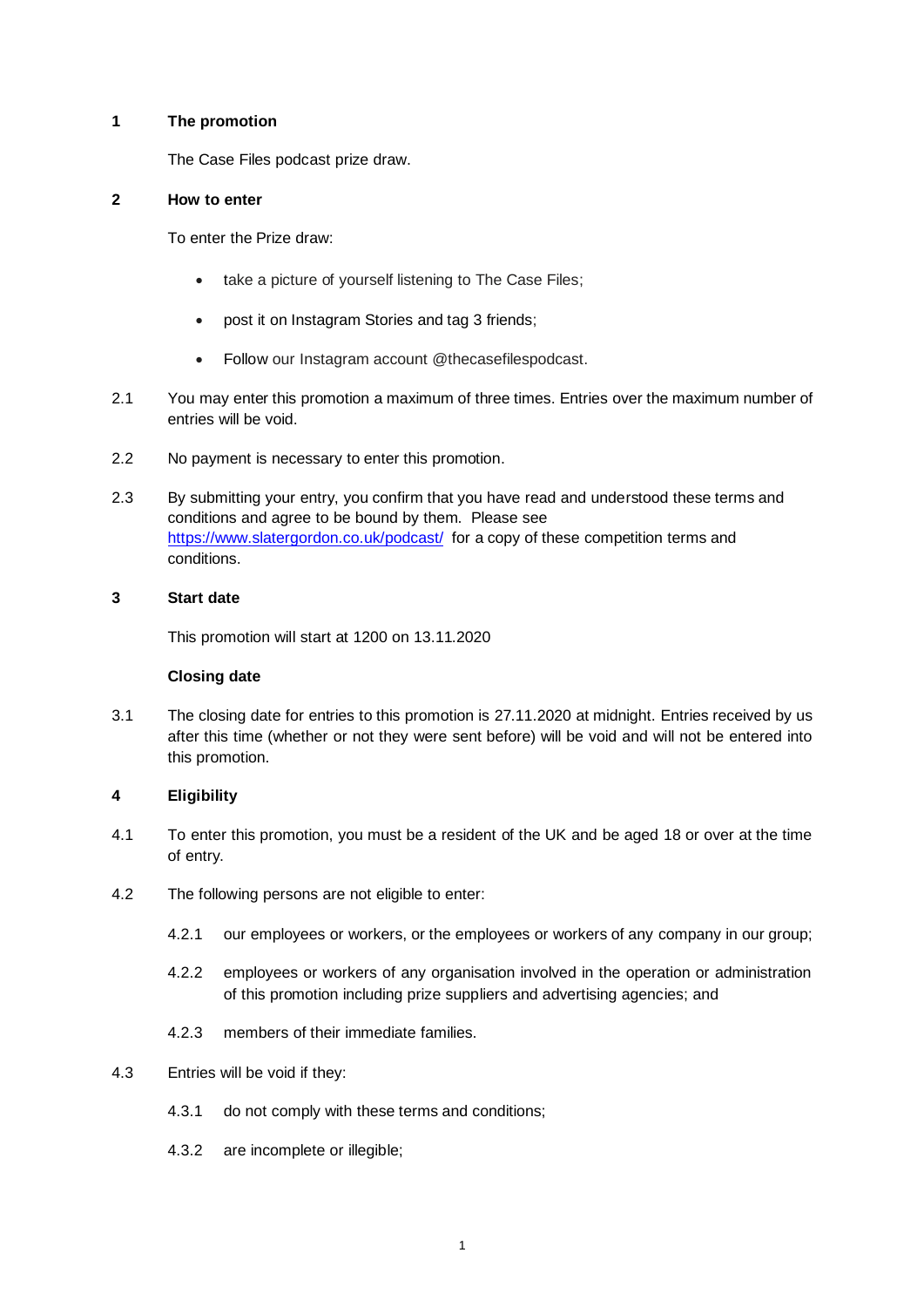- 4.3.3 are submitted in bulk (more than one entry per four-hour period)**.**
- 4.4 We may ask for proof of age, residence or eligibility. Delay or failure to provide the evidence to our reasonable satisfaction may result in an entry being void or a prize being forfeited.
- 4.5 Our decision as to whether an entrant (or their entry) is eligible for this promotion is final and we are not obliged to provide any reasons for disqualification.

# **5 Prize**

- 5.1 The prize is one £250 Amazon voucher.
- 5.2 The winner is responsible for any costs or expenses involved in claiming or using the prize other than those that are expressly stated above as being included as part of the prize.
- 5.3 The prize may be subject to additional terms and conditions imposed by Amazon.
- 5.4 If necessary due to circumstances beyond our control, we may (at our option) substitute the prize for a reasonable equivalent of equal or higher value
- 5.5 The prize is for the named winner only and cannot be given or transferred to any other person.

# **6 Selection of the winner**

- 6.1 One winner will be selected.
- 6.2 The winner will be chosen at random on 04.12.2020 out of all entries correctly submitted in accordance with these terms and conditions. The winner will be announced on our Instagram channel at @thecasefilespodcast.
- 6.3 Our decision is final.

## **7 Contacting the winner**

- 7.1 We will notify the winner as soon as possible on or after the closing date (or the date of the draw, if different) by sending a direct message to the Instagram account provided in the entry.
- 7.2 Reasonable efforts will be made to make contact over a period of two weeks. If it has not been possible to contact the winner in that time, the prize will be forfeited and awarded to the next eligible entrant.

## **8 Receiving the prize**

- 8.1 The winner will receive the prize on or before 11.12.2020 at the email address provided in the entry.
- 8.2 We are not liable for any damage or loss to a prize caused by any third party. If a prize is damaged or fails to be delivered, we have no obligation to provide a replacement prize.

## **9 Publicity and use of personal information**

9.1 We will use your personal information only in accordance with these terms and conditions and our [https://www.slatergordon.co.uk/about-us/business-policies/privacy-policy/.](https://www.slatergordon.co.uk/about-us/business-policies/privacy-policy/)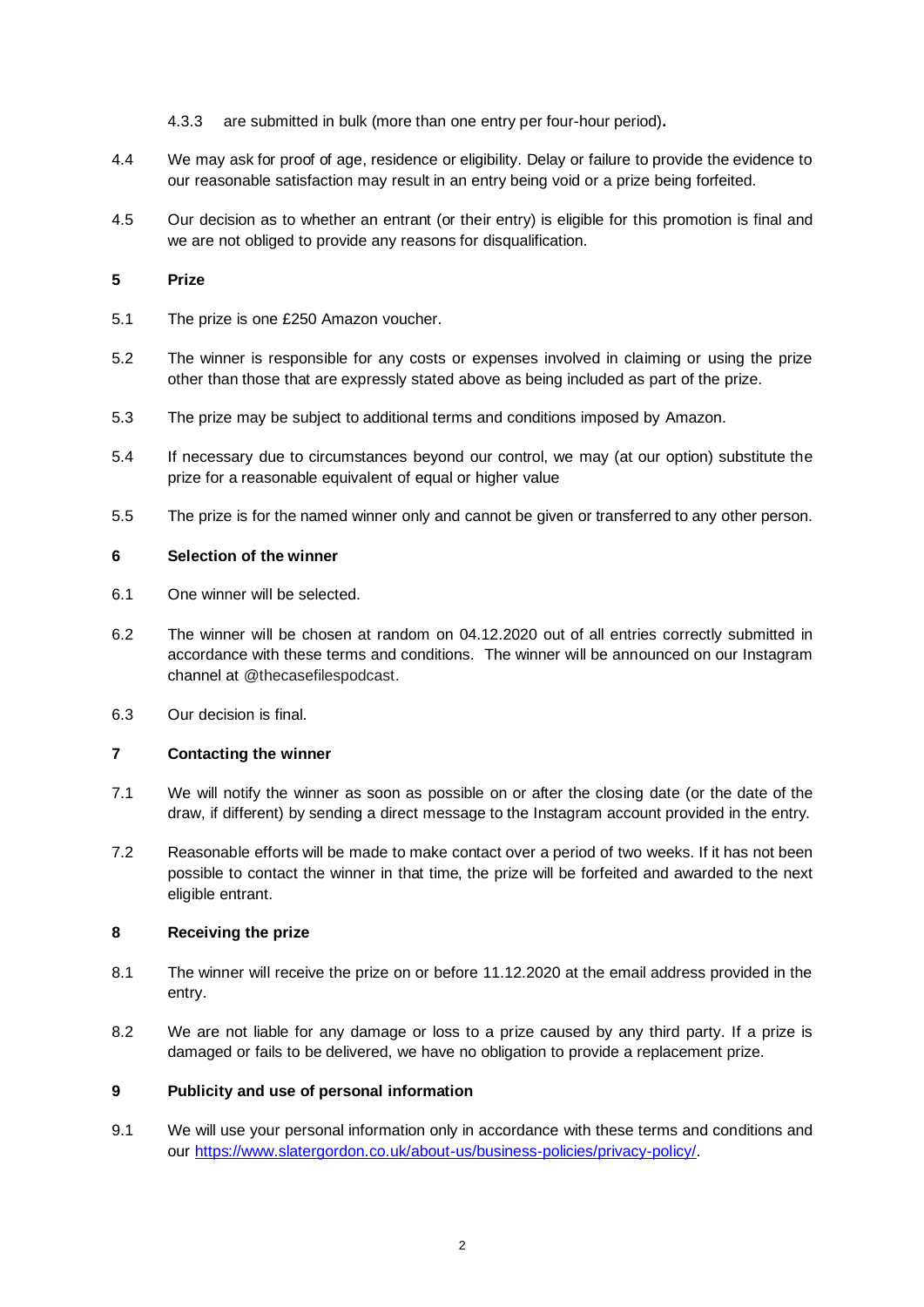- 9.2 The surname and county of the winner will be published on our Instagram page for 36 hours after the closing date.
- 9.3 Entrants who do not want their surname and county included on the list of winners referred to above must notify us within a reasonable period of time before the closing date of this promotion. See clause [12](#page-3-0) below for our contact details.
- 9.4 The winner of this promotion may be asked to participate in publicity.

#### **10 Ownership and use of entries**

- 10.1 You will retain ownership of all intellectual property rights (including copyright) in your entry, but you agree to grant us a licence to use it to publicise this promotion and for any other purpose connected to this promotion.
- <span id="page-2-0"></span>10.2 The licence will last for the duration of the relevant intellectual property right and includes the right for us to:
	- 10.2.1 edit or modify your entry (including resizing, adjusting the colour and adding elements such as text);
	- 10.2.2 adapt it or incorporate it into other materials;
	- 10.2.3 sub-licence it to third parties or companies in our group to use for the purposes described in clause [10.1;](#page-2-0) and
	- 10.2.4 republish it (or any version modified in the way described above) on any media anywhere in the world.
- 10.3 You confirm that your entry:
	- 10.3.1 is your own original work and does not breach any third party's intellectual property rights (for example, by including a company's trade mark without permission);
	- 10.3.2 is not defamatory, offensive, threatening, discriminatory, distasteful, pornographic or illegal;
	- 10.3.3 can be submitted to us and used without breaching any contractual obligation to any person; and
	- 10.3.4 does not contain anything which may be confidential or commercially sensitive.
- 10.4 If your entry contains photographs or video images of people, you must ensure that you inform them that you intend to use the material for the purposes of this promotion and obtain their consent.
- 10.5 We may ask you for evidence of any such consent and reserve the right to disqualify your entry if you are unable to provide it or if we have doubts about its adequacy.
- 10.6 You are not entitled to any fees for granting the licence and you are not entitled to terminate it unless we agree in writing.